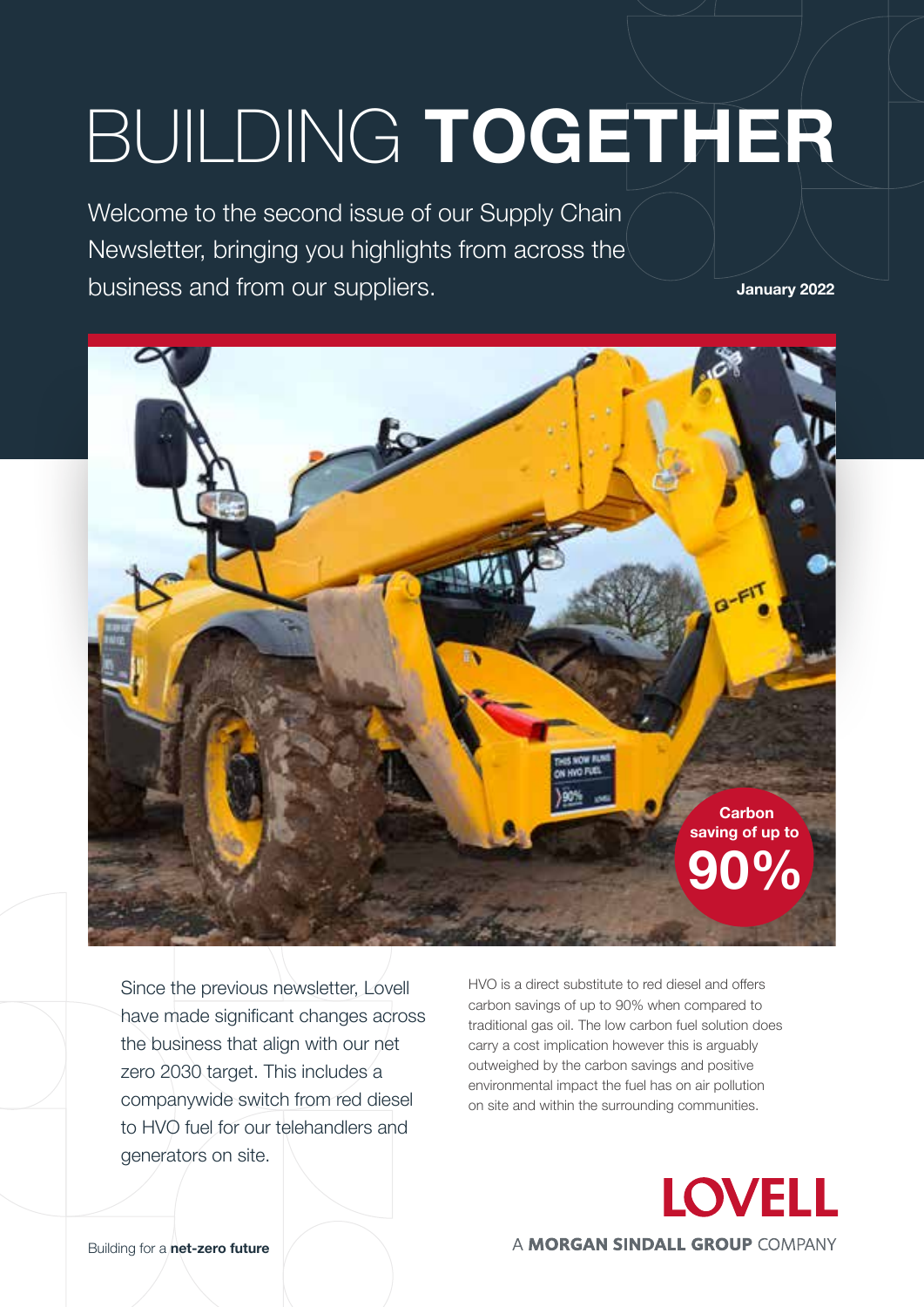# **MS Supply Chain Event**

#### September saw the return of the Morgan Sindall supply chain event in Silverstone.

This event welcomed guests to experience and explore some of the amazing innovations taking place across the supply chain such as electric telehandlers, green walls and solar technology. The event also placed a large focus on a waste, with suppliers promoting their efforts to reduce waste, reuse materials and increase their recycled content. As well as exploring alternative materials and demonstrating new methods of reducing carbon emissions.



## **Electric** Telehandler

As part of a drive to net zero by 2030, we have also been trialling an electric telehandler in the Midlands region.



The telehandler, which has a reach of 6m, was used for loading up to two storeys and movement of materials on site. This trial demonstrated how viable it is to incorporate an electric telehandler into projects in the future and we aim to trial telehandlers with a larger reach when they become available. The current technology is also proving to be beneficial to the site team, as an operator states that the electric variation is a more pleasant drive and contributes to a decrease in noise pollution as there are less vibrations, making the working day more enjoyable.



### **EV Charging Points**

With electric vehicles carrying a smaller carbon footprint than traditional cars, Lovell are committed to the installation of EV chargers.

Four of our offices currently support EV charging, and the remainder are in negotiations with landlords.

To further encourage our employees and subcontractors to opt for electric and hybrid vehicles we have also worked to install more EV charging points at our sites across the UK. The charging points are typically located near the site cabins.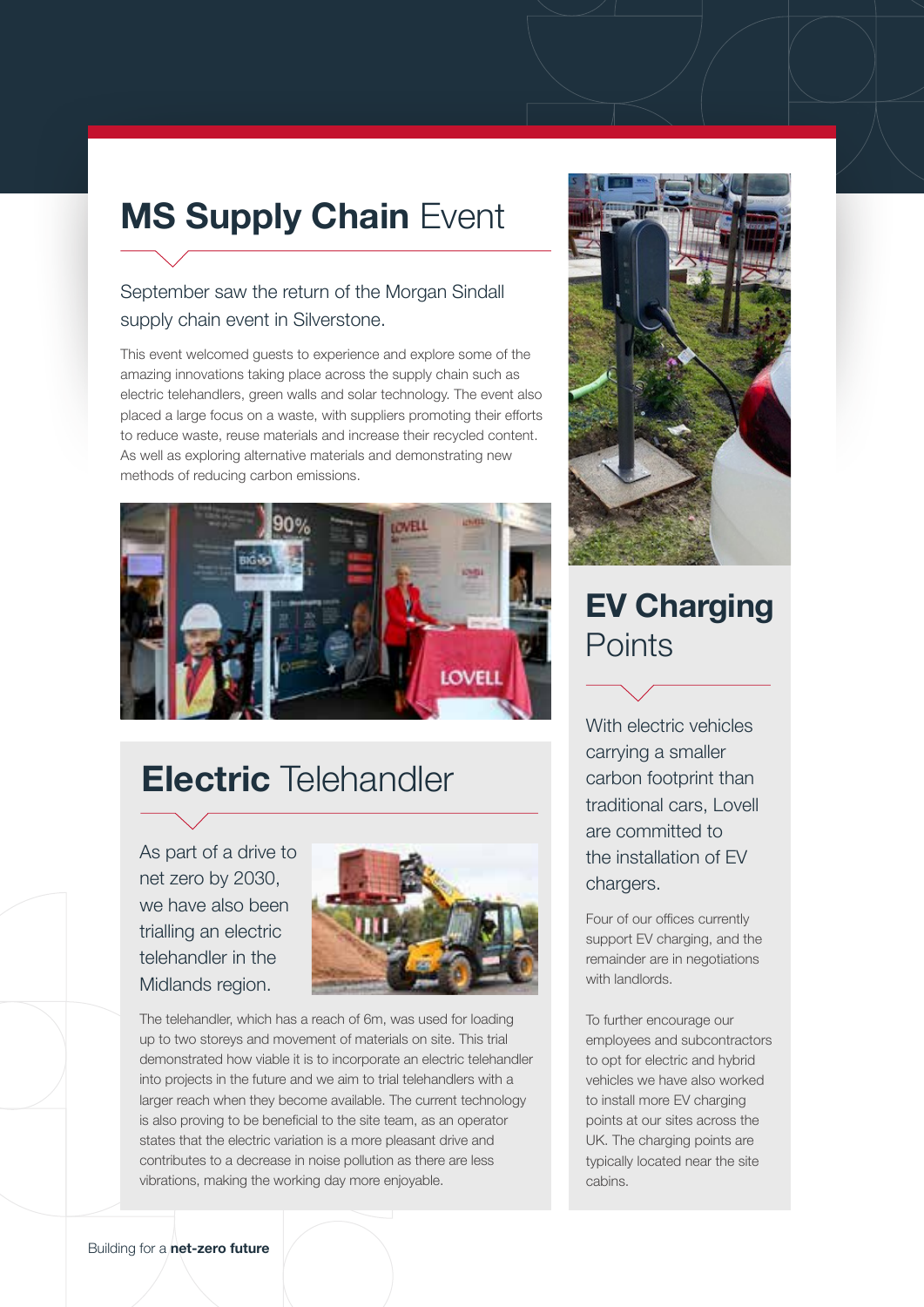

## **Carlisle Brass** - Make the Switch

#### Following customer requests Carlisle Brass (manufacturers of lever furniture) have made improvements to their packaging.

Changes include a smaller box size, reduced printing and less plastic use- these changes will be seen on site once old stock has been exhausted. These changes support Carlisle Brass aim to prevent pollution, reduce waste and minimise the consumption of resources.

## **Marshalls** - Target Waste

#### Similarly, Marshalls have also taken the steps to reduce their waste and emissions.

Following months of trials, Marshalls have concluded that non-essential plastic wrapping can be removed from their kerb and edging products without affecting the quality or safety of the items for transport, storage or installation. We can now expect to see the standard kerb and edging ranges manufactured at three of their sites, to arrive free of plastic wrapping and in the necessary pallet and packaging straps. Steps are also being taken for another site to begin the change to transport products without the plastic wrapping.

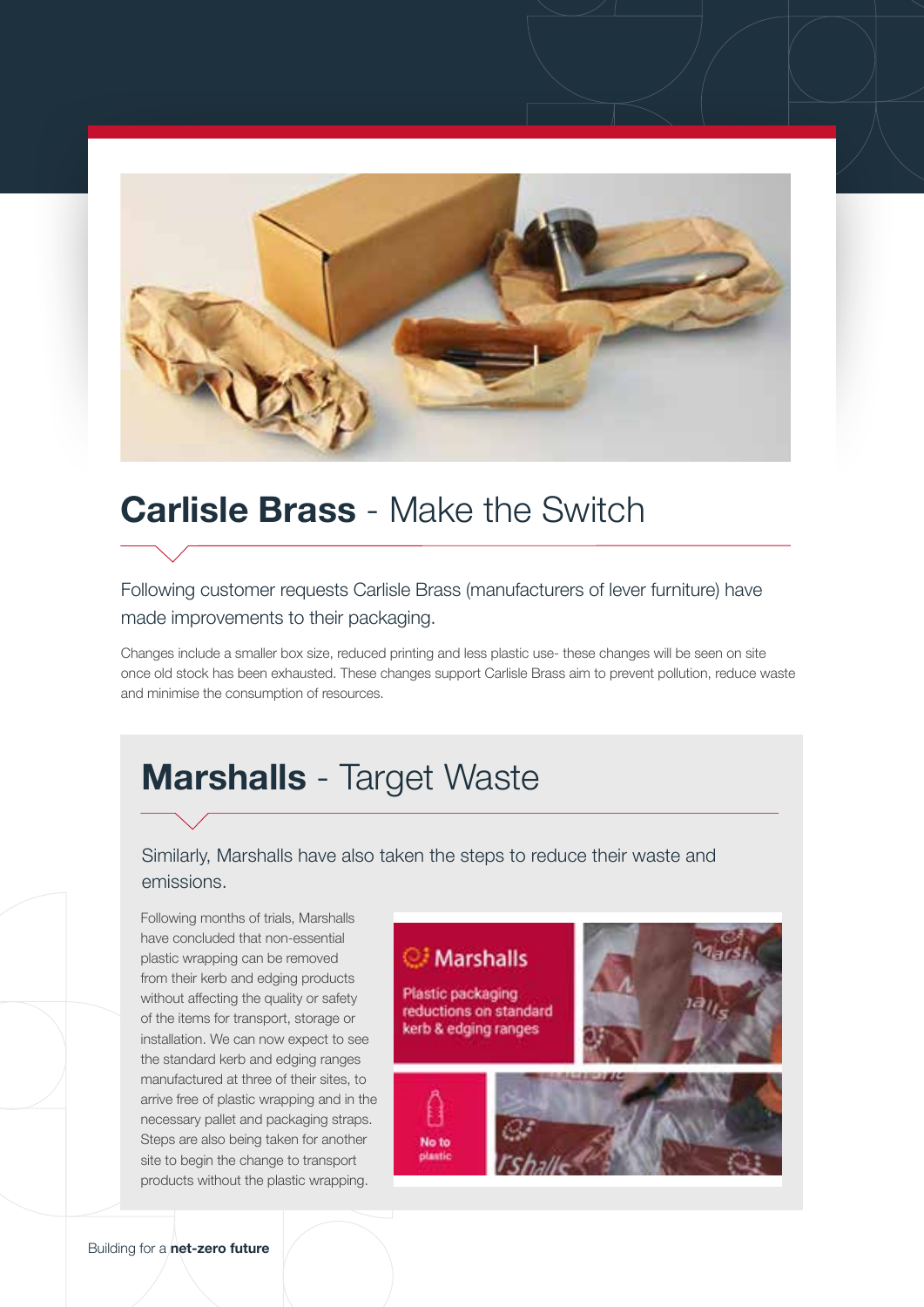# **Pallet Loop** - Circular Economy

With pallets consisting of up to 10% of constructions waste stream, Morgan Sindall have recently partnered with Pallet loop.

Utilising circular economics Pallet loop incentivises the return of pallets using a depositbased system to cut the consumption of timber for pallet production within the industry.

"At the moment, the pallets used by the construction industry are the equivalent of single-use plastics in the hospitality sector. It really isn't acceptable that so many are used just once and then discarded each year. LOOP's innovation to introduce a higher spec pallet that can be reused and recycled multiple times is a brilliant idea that we support 100%" Graham Edgell, Director of Sustainability and Procurement.





# **Milbank Concrete** - Reducing Emissions

One of our suppliers in East Anglia have taken the steps to move from red diesel to HVO fuel within their facilities.



Milbank concrete have confirmed that they are now exclusively using HVO fuel on their premises, resulting in a 90% reduction in their gas oil carbon emissions, when compared to traditional diesel. This has contributed to a carbon saving of 880kg at Hopton site, as HVO fuel was used for the manufacturing and loading of 425 tonnes of beams.

Building for a **net-zero future**